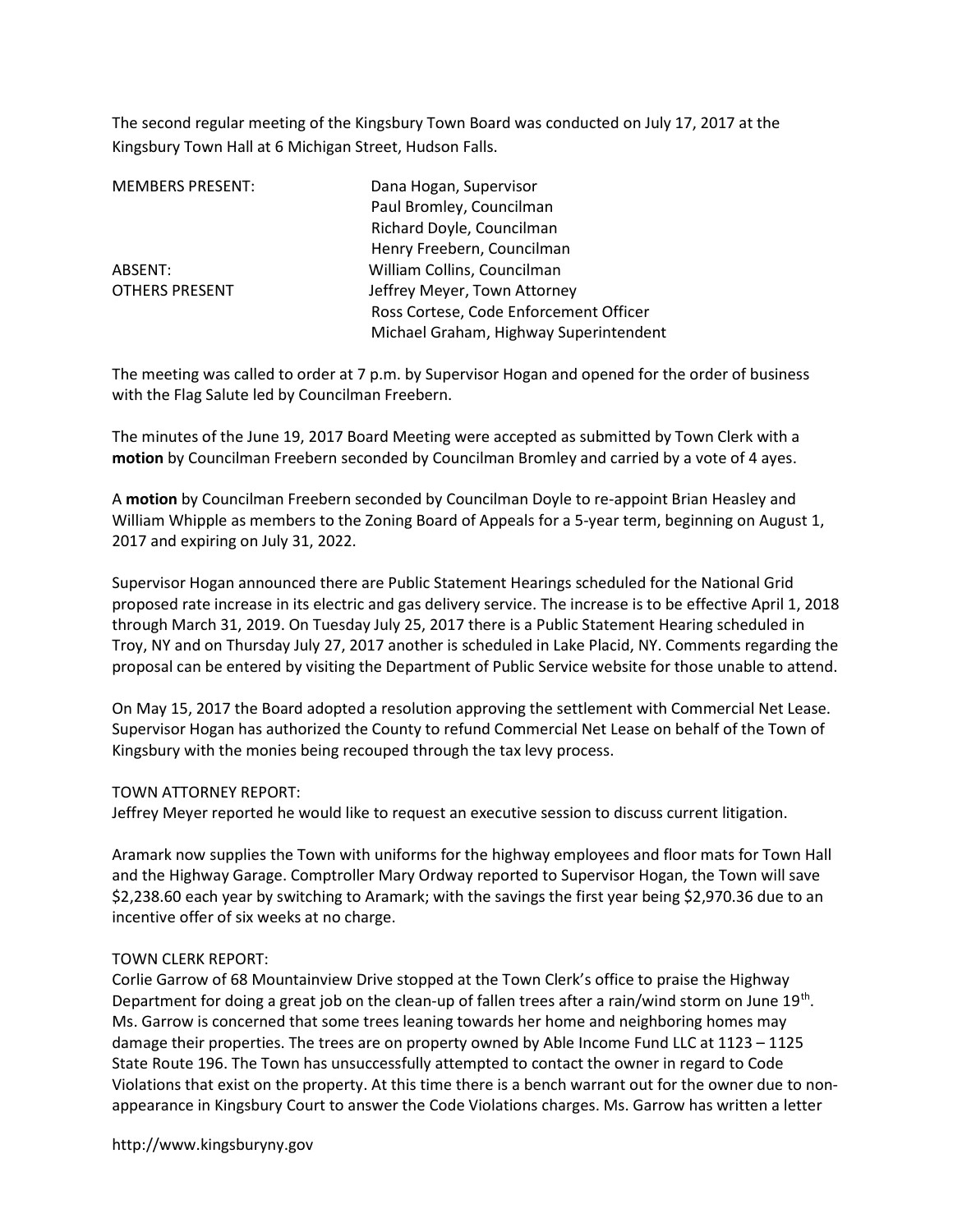to the owner of this property to address her concerns. Supervisor Hogan suggested the letter be sent certified mail. The Town Clerk will contact Ms. Garrow with the suggestion.

Gladys Frasier is looking for permission for the Town to participate in Turn the Towns Teal; a national awareness campaign for ovarian cancer. A motion by Councilman Bromley seconded by Councilman Freebern and carried by a vote of 4 ayes for Supervisor Hogan to sign a letter of support giving permission for biodegradable teal ribbons to be tied in the Town during the month of September.

Town Clerk reported the NYS DOT had installed traffic counters on Michigan Street that afternoon. The Board then discussed the pending speed limit reduction requests for the following areas: Michigan, Sunset and Division Streets; County Line Road and Vaughn Road.

The Board received copies of the USDA Rural Development's Section 504 Home Repair Loan & Grant Program. The grant provides help to very-low income owner occupants of modest single family homes in need of repair that are located in rural areas. Councilman Doyle suggested the information be posted on the Town of Kingsbury website.

The Town Clerk reported Colleen Adamec, Sole Assessor for the Town, had planted more perennials on the Town Hall property.

## SUPERINTENDENT OF HIGHWAYS REPORT:

Michael Graham reported they had been busy with clean up of the numerous rain/windstorms. The grader purchased from Fort Ann has been used and is working out excellent. The stainless steel dump box has been ordered with delivery expected the first week of October.

## COUNCILMAN REPORTS:

Councilman Bromley requested Supervisor Hogan to draft a letter to F.W. Webb to thank them for their great customer service. In the follow up of the construction of Town Hall, it was discovered additional materials were needed to accommodate the heating and cooling needs of the building. The organization willingly contributed the necessary materials and the Town was billed for the labor only.

Councilman Doyle is concerned with the speeding traffic on the road on which he resides and will reach out to the Sheriff's Department to set up a speed detection device.

Councilman Bromley asked if there was an update on Sterigenics installing a generator at their facility in the Industrial Park. Recently Sterigenics sought the help from Emergency Services after a power outage due to a storm. The Board is concerned with the hazardous chemical used there and the aftermath if there is a power outage. Code Enforcement Ross Cortese reported he, Steve Smith and the Fire Chief toured the facility. After discussion the Board would like the Plant Manager of Sterigenics to attend a Board Meeting to explain more about the facility and the chemical used. Ross Cortese will contact the plant manager to see if he can attend the Board Meeting scheduled for August 21, 2017.

Water Superintendent, James Chase , advised Supervisor Hogan that Mr. Alger seemed okay with the power washing and painting of the Chlorination Station on Dix Avenue.

A motion by Councilman Freebern seconded by Councilman Bromley and carried by a vote of 4 ayes to enter into executive session at 7:42 PM to discuss current litigation. Michael Graham and Ross Cortese were invited to attend.

http://www.kingsburyny.gov